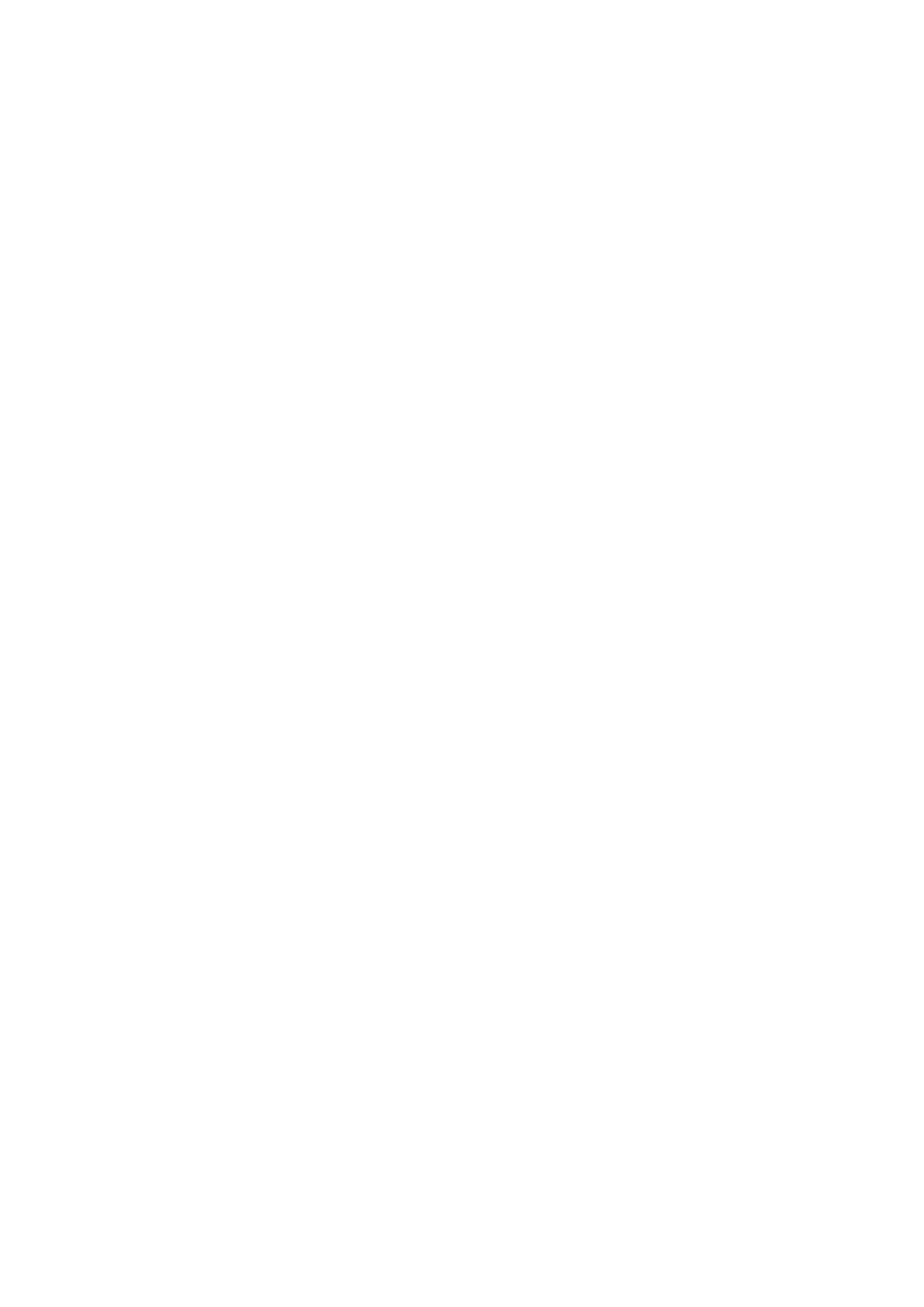# **Roll Call : Apologies**

## **AGENDA**

|               |                                                                                                                                                                                                                                                                                                                                                                                          | Page Nos. |
|---------------|------------------------------------------------------------------------------------------------------------------------------------------------------------------------------------------------------------------------------------------------------------------------------------------------------------------------------------------------------------------------------------------|-----------|
| <b>PART I</b> |                                                                                                                                                                                                                                                                                                                                                                                          |           |
| 1             | <b>CHAIRMAN</b>                                                                                                                                                                                                                                                                                                                                                                          |           |
|               | To elect a Chairman of the Council for the ensuing year. (The incoming<br>Chairman will then take the Chair.)                                                                                                                                                                                                                                                                            |           |
| $\mathbf{2}$  | <b>CHAIRMAN'S ANNOUNCEMENTS</b>                                                                                                                                                                                                                                                                                                                                                          | $7 - 8$   |
|               | To receive announcements by the Chairman or retiring Chairman.                                                                                                                                                                                                                                                                                                                           |           |
| 3             | <b>VICE-CHAIRMAN</b>                                                                                                                                                                                                                                                                                                                                                                     |           |
|               | To appoint a Vice-Chairman for ensuing year.                                                                                                                                                                                                                                                                                                                                             |           |
| 4             | <b>MINUTES</b>                                                                                                                                                                                                                                                                                                                                                                           | $9 - 42$  |
|               | To authorise the Chairman to sign, as a correct record, the minutes of the<br>meeting of the Council held on 22 February 2022.                                                                                                                                                                                                                                                           |           |
| 5             | <b>DECLARATIONS OF INTEREST AND DISPENSATIONS</b>                                                                                                                                                                                                                                                                                                                                        |           |
|               | To receive declarations by Members of interests in respect of items on this<br>Agenda and to consider any dispensations.                                                                                                                                                                                                                                                                 |           |
|               | Members are reminded that, in accordance with the revised Code of Conduct,<br>they are required to declare any disclosable pecuniary interests or other<br>registrable interests which have not already been declared in the Council's<br>Register of Interests. (It is a criminal offence not to declare a disclosable<br>pecuniary interest either in the Register or at the meeting.) |           |
|               | Members may, however, also decide, in the interests of clarity and<br>transparency, to declare at this point in the meeting, any such disclosable<br>pecuniary interests which they have already declared in the Register, as well as<br>any other registrable or other interests.                                                                                                       |           |
|               | If a Member requires advice on any item involving a possible declaration of<br>interest which could affect his/her ability to speak and/or vote, he/she is advised<br>to contact the Monitoring Officer at least 24 hours in advance of the meeting.                                                                                                                                     |           |
| 6             | <b>LOCAL GOVERNMENT ACT 1972 - EXCLUDED ITEMS</b>                                                                                                                                                                                                                                                                                                                                        |           |
|               | To consider whether the items, if any, in Part II of the Agenda should be<br>considered in the presence of the press and public.                                                                                                                                                                                                                                                         |           |
| 7             | <b>LEADER'S ANNOUNCEMENTS</b>                                                                                                                                                                                                                                                                                                                                                            |           |
|               | To receive any announcements by the Leader of the Council and any update on<br>Deputy Leader and Cabinet appointments and delegations for the discharge of<br>the Executive functions of the Council.                                                                                                                                                                                    |           |
| 8             | <b>SHADOW EXECUTIVE</b>                                                                                                                                                                                                                                                                                                                                                                  |           |
|               | To receive any updates on the Shadow Executive from the Leader of the<br>Opposition.                                                                                                                                                                                                                                                                                                     |           |
| 9             | <b>LOCAL GOVERNMENT REORGANISATION</b>                                                                                                                                                                                                                                                                                                                                                   |           |
|               | To receive a verbal update on any matters relating to Local Government<br>Reorganisation.                                                                                                                                                                                                                                                                                                |           |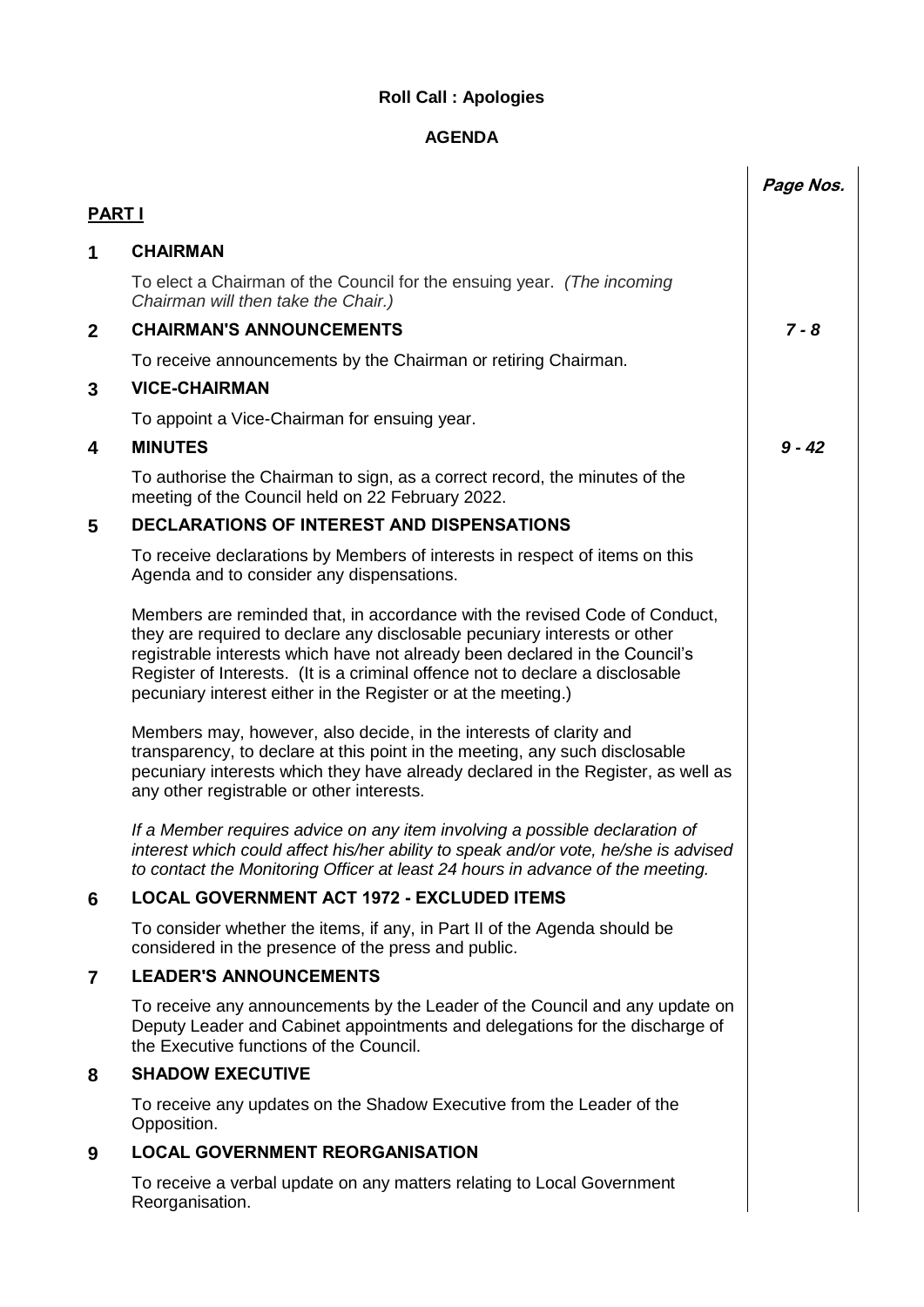| 10 | BALANCE, ALLOCATION<br><b>OF</b><br><b>COMMITTEE</b><br>PLACES.<br><b>POLITICAL</b><br>APPOINTMENT OF CHAIRMEN AND VICE-CHAIRMEN AND SCHEME OF<br><b>DELEGATION</b>                                                                                                                                                                                                                             | $43 - 50$   |
|----|-------------------------------------------------------------------------------------------------------------------------------------------------------------------------------------------------------------------------------------------------------------------------------------------------------------------------------------------------------------------------------------------------|-------------|
|    | To consider a report from the Legal, Governance and Democracy Lead<br>Specialist (Monitoring Officer) on political balance, the allocation of committee<br>places, the appointments of Committee Chairs and Vice-Chairs and the Scheme<br>of Delegation (Appendix 2 to follow). (Nominations received from Group<br>Leaders for Committee Memberships will be circulated prior to the meeting.) |             |
| 11 | <b>DRAFT CALENDAR OF MEETINGS 2022/23</b>                                                                                                                                                                                                                                                                                                                                                       | $51 - 52$   |
|    | To agree the Calendar of Meetings for May 2022 to end March 2023.                                                                                                                                                                                                                                                                                                                               |             |
| 12 | <b>CAPITAL PROGRAMME UPDATE</b>                                                                                                                                                                                                                                                                                                                                                                 | $53 - 68$   |
|    | To consider three requests for amendments to the Capital Programme.                                                                                                                                                                                                                                                                                                                             |             |
| 13 | THE LICENSING ACT 2003 - REVIEW OF STATEMENT OF LICENSING<br><b>POLICY</b>                                                                                                                                                                                                                                                                                                                      | 69 - 136    |
|    | To consider adoption of the Council's Statement of Licensing Policy following a<br>review having been completed in accordance with the statutory timetable<br>contained within the Licensing Act 2003.                                                                                                                                                                                          |             |
| 14 | <b>CORPORATE TRUSTEESHIP BOARD</b>                                                                                                                                                                                                                                                                                                                                                              | $137 - 140$ |
|    | To consider the establishment of a Corporate Trusteeship Board in order to<br>provide the necessary governance in the Council's management of property<br>matters related to lands it holds on trust.                                                                                                                                                                                           |             |
| 15 | <b>ANNUAL REVIEW OF THE CALL-IN AND URGENCY PROVISIONS 2021-22</b>                                                                                                                                                                                                                                                                                                                              | $141 - 148$ |
|    | To consider the findings of the 2021-22 annual review of the Constitution's call-<br>in and urgency provisions.                                                                                                                                                                                                                                                                                 |             |
| 16 | <b>OVERVIEW AND SCRUTINY ANNUAL REPORT 2021/22</b>                                                                                                                                                                                                                                                                                                                                              | 149 - 162   |
|    | To receive the Overview and Scrutiny Committee's Annual Report which<br>summarises the work and achievements of the Committee during 2021/22.                                                                                                                                                                                                                                                   |             |
| 17 | <b>CHAIR OF THE AUDIT COMMITTEE'S ANNUAL REPORT 2021/22</b>                                                                                                                                                                                                                                                                                                                                     | 163 - 174   |
|    | To receive the Chair of the Audit Committee's Annual Report which summarises<br>the activities of the Committee during 2021/22.                                                                                                                                                                                                                                                                 |             |
| 18 | <b>ANNUAL REPORT OF STANDARDS COMMITTEE 2021-2022</b>                                                                                                                                                                                                                                                                                                                                           | 175 - 188   |
|    | To receive the Standards Committee's Annual Report for 2021-2022.                                                                                                                                                                                                                                                                                                                               |             |
| 19 | ANNUAL REPORTS FROM REPRESENTATIVES ON OUTSIDE BODIES<br>2021/22                                                                                                                                                                                                                                                                                                                                | 189 - 202   |
|    | Further to EX/015 (2006/07), to receive annual reports from Council<br>representatives on outside bodies.                                                                                                                                                                                                                                                                                       |             |
| 20 | <b>REPRESENTATION ON OUTSIDE BODIES 2022/23</b>                                                                                                                                                                                                                                                                                                                                                 |             |
|    | Further to EX/017 (2006/07), to make appointments to, or appoint<br>representatives on the serve on, the following outside bodies to the end of<br>March 2023:-                                                                                                                                                                                                                                 |             |
|    | Cumbria Police and Crime Panel (previously Cllr Pete McSweeney)                                                                                                                                                                                                                                                                                                                                 |             |
|    | Local Government Association General Assembly (Leader of the<br>Council plus one Member (previously Cllr Andrew Jarvis))                                                                                                                                                                                                                                                                        |             |